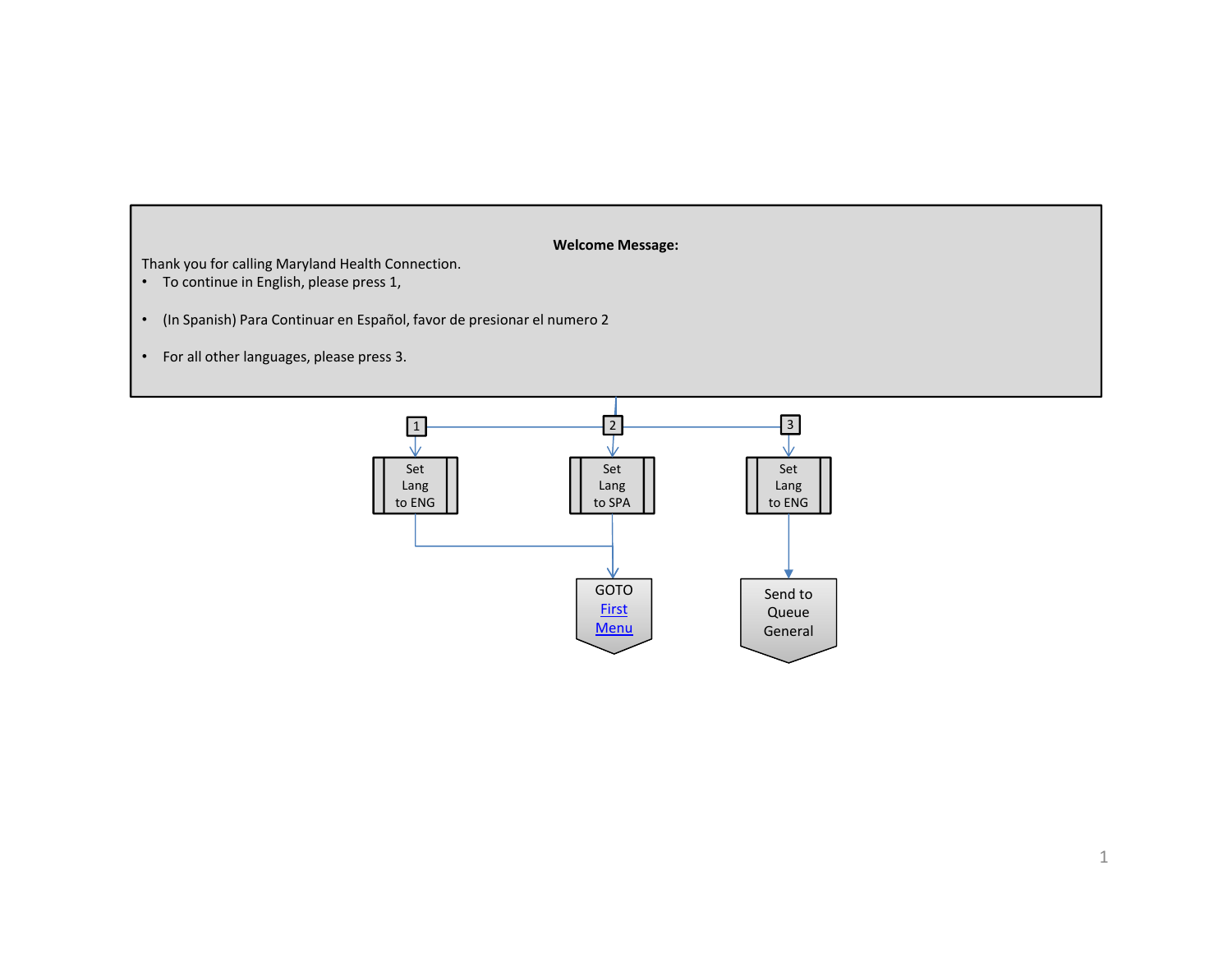



Send to **Tech Support Queue**

Send to **All Other Callers Main Menu**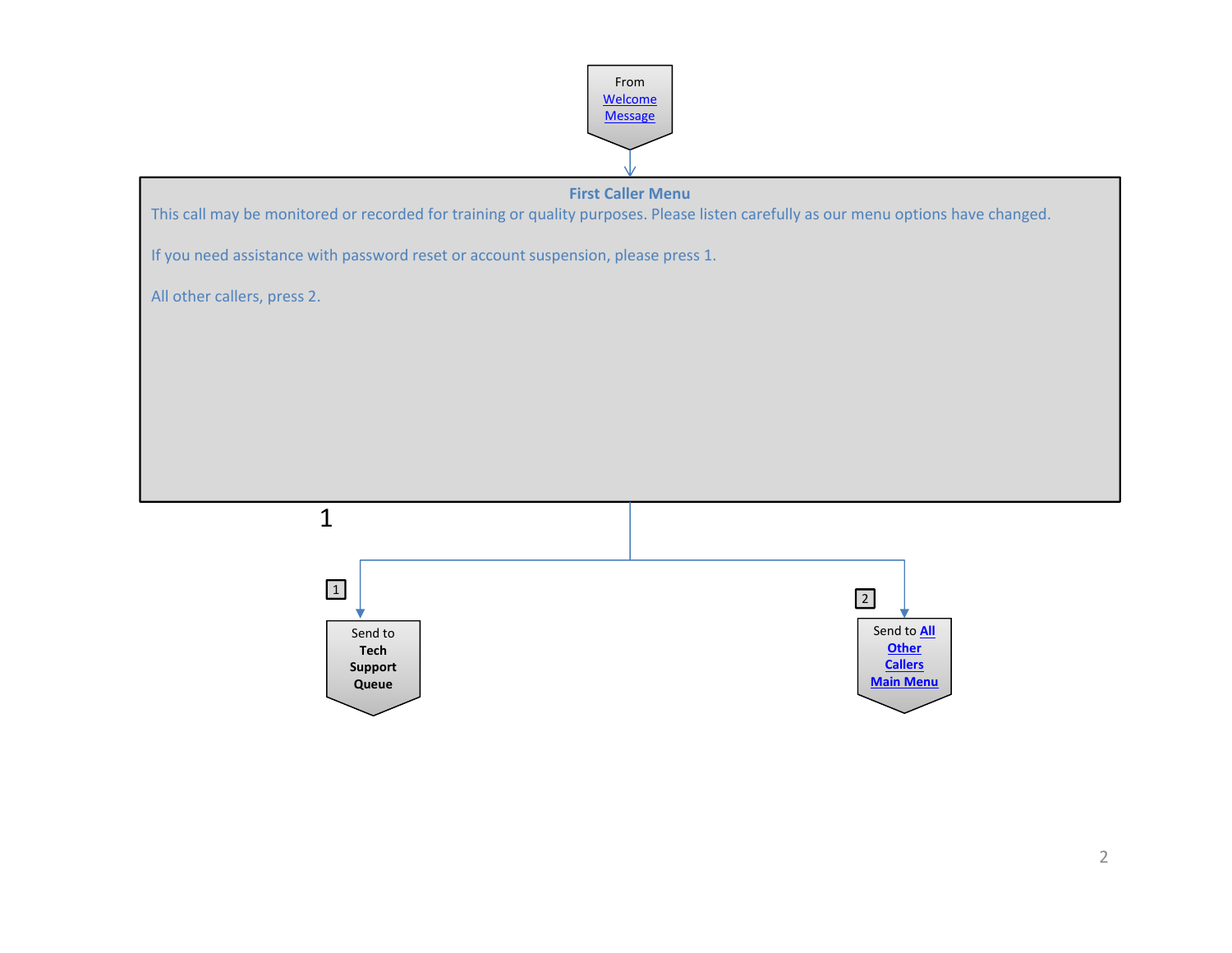

# **All Other Callers Menu:**

- If you need information regarding your IRS Form 1095, please press 1.
- To apply for coverage under a Qualified Health Plan or for information regarding your current Qualified Health Plan, please press 2.
- To enroll in Medicaid or for information regarding your current Medicaid coverage, please press 3.
- To apply for Dental coverage or for information regarding your current dental coverage, please press 4.
- If you're a small business employer interested in our Small Business Health Options Program referred to as SHOP, please press 5 to be connected to BenefitMall, Maryland Health Connection's SHOP administrator at 800‐452‐4559.
- To repeat these options, please press 6.



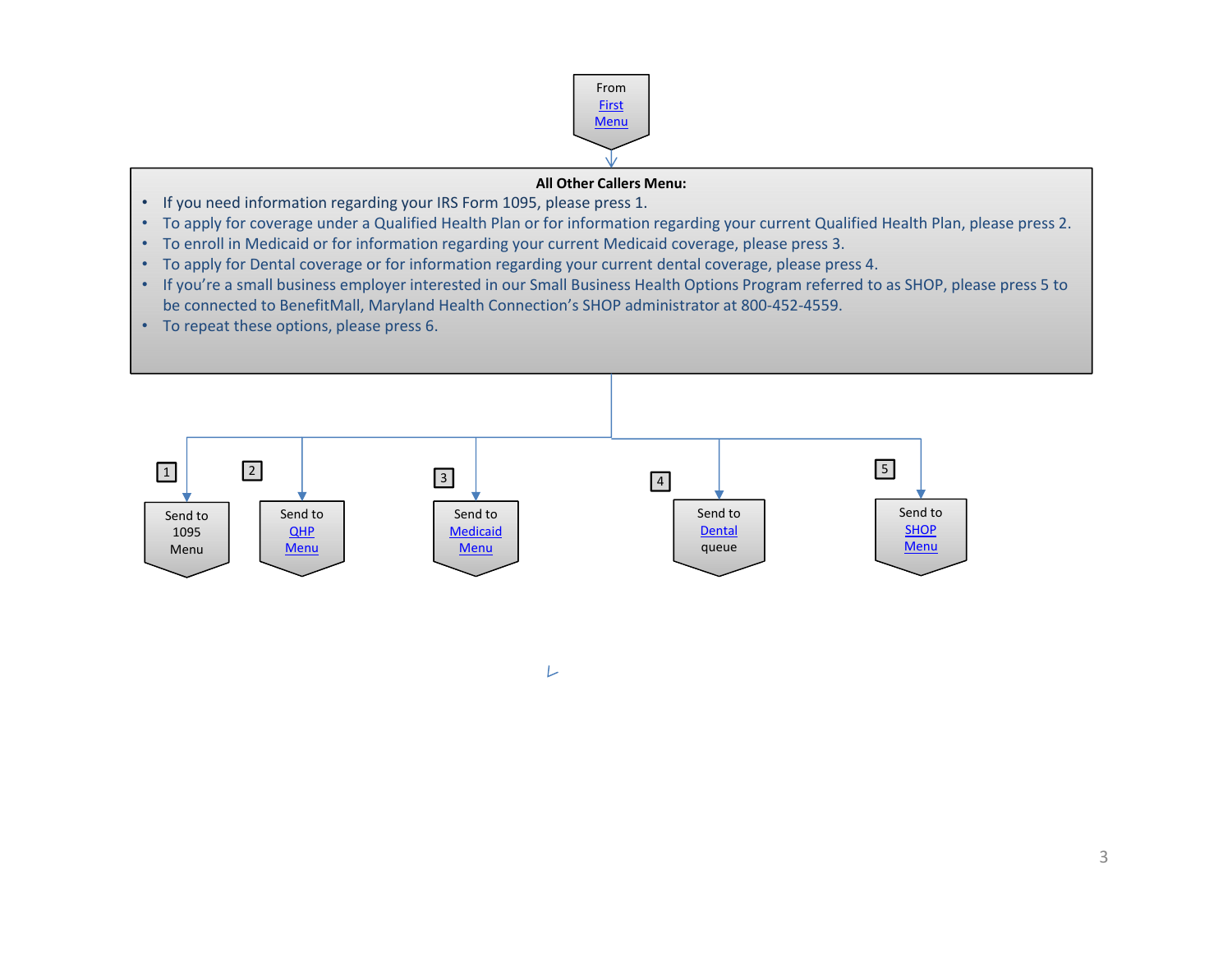# **Medicaid Menu:**

- If you want to enroll in Medicaid, report a change, renew or cancel your Medicaid coverage, or check status of coverage, please press 1.
- If you have active Medicaid coverage and want to select or change your Managed Care Organization, please press 2 to be connected to HealthChoice Enrollment at 800‐977‐7388.
- If you have been determined eligible for Medicaid and have questions about your benefits, or if you need a replacement ID card, please press 3 to be connected to the HealthChoice helpline at 800‐284‐4510.
- To get information about your IRS Form 1095‐B, please press 4
- To repeat these options, please press 4.



LS1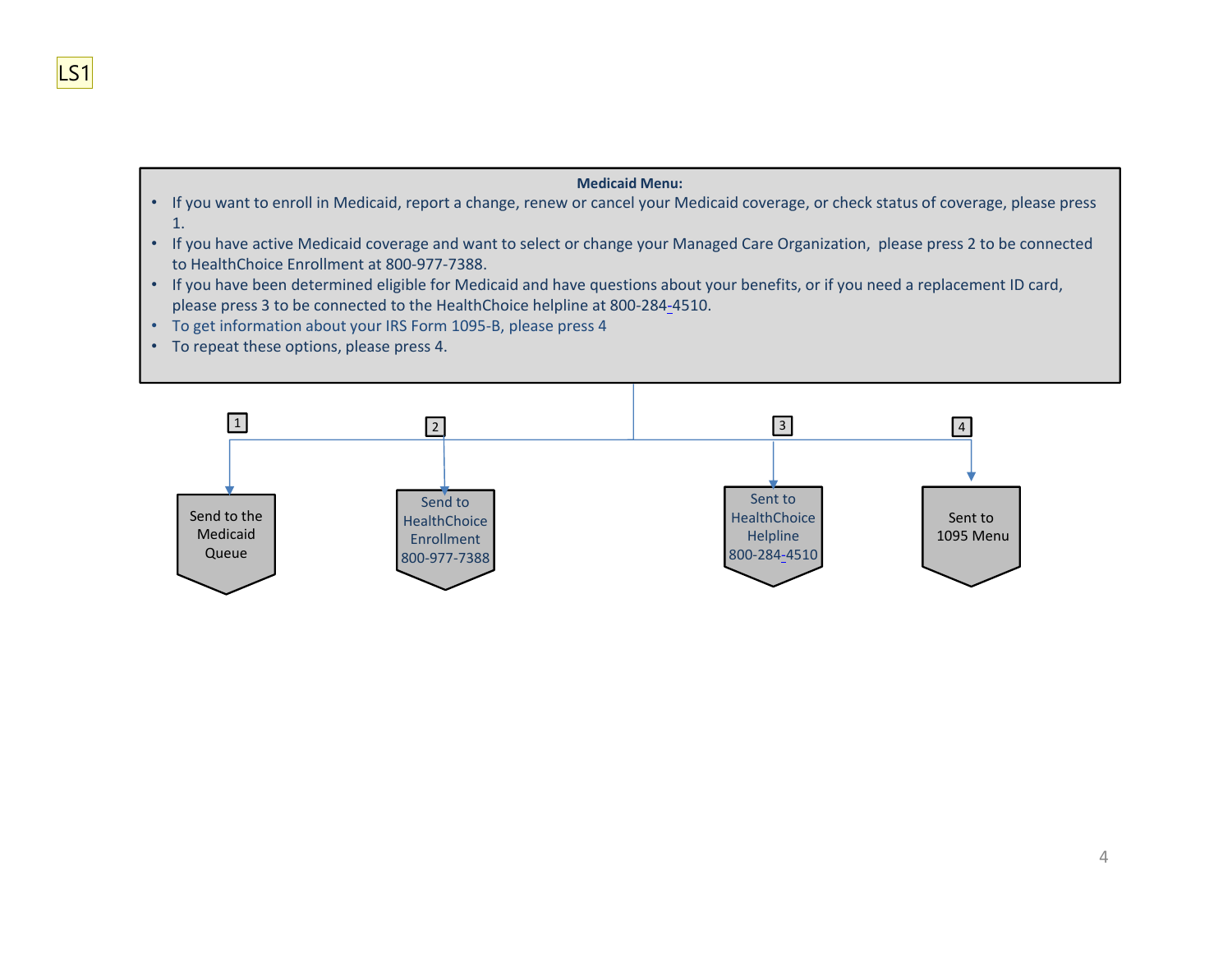#### **LS1** 1st menu: LeeAnn Sapp, 8/31/2015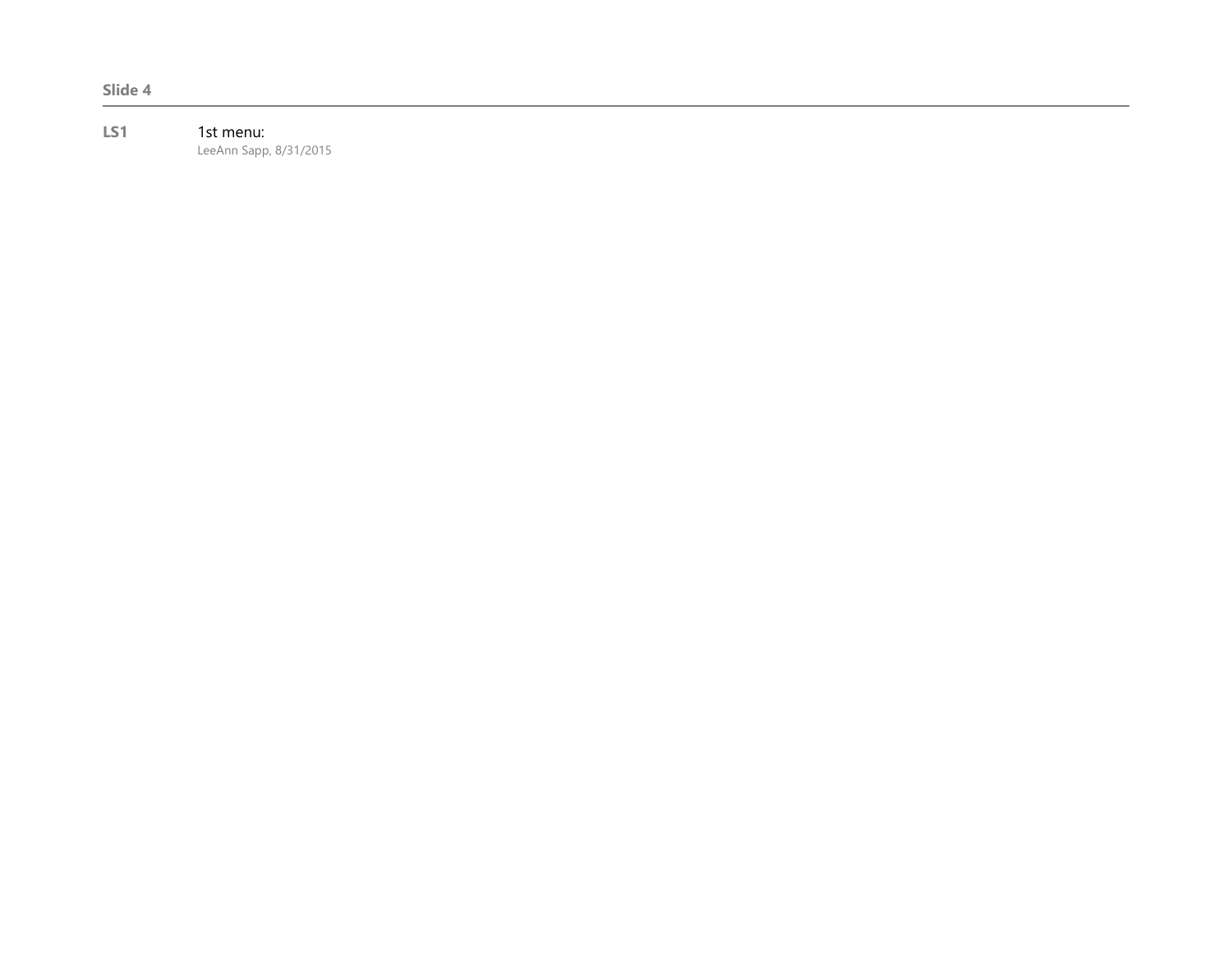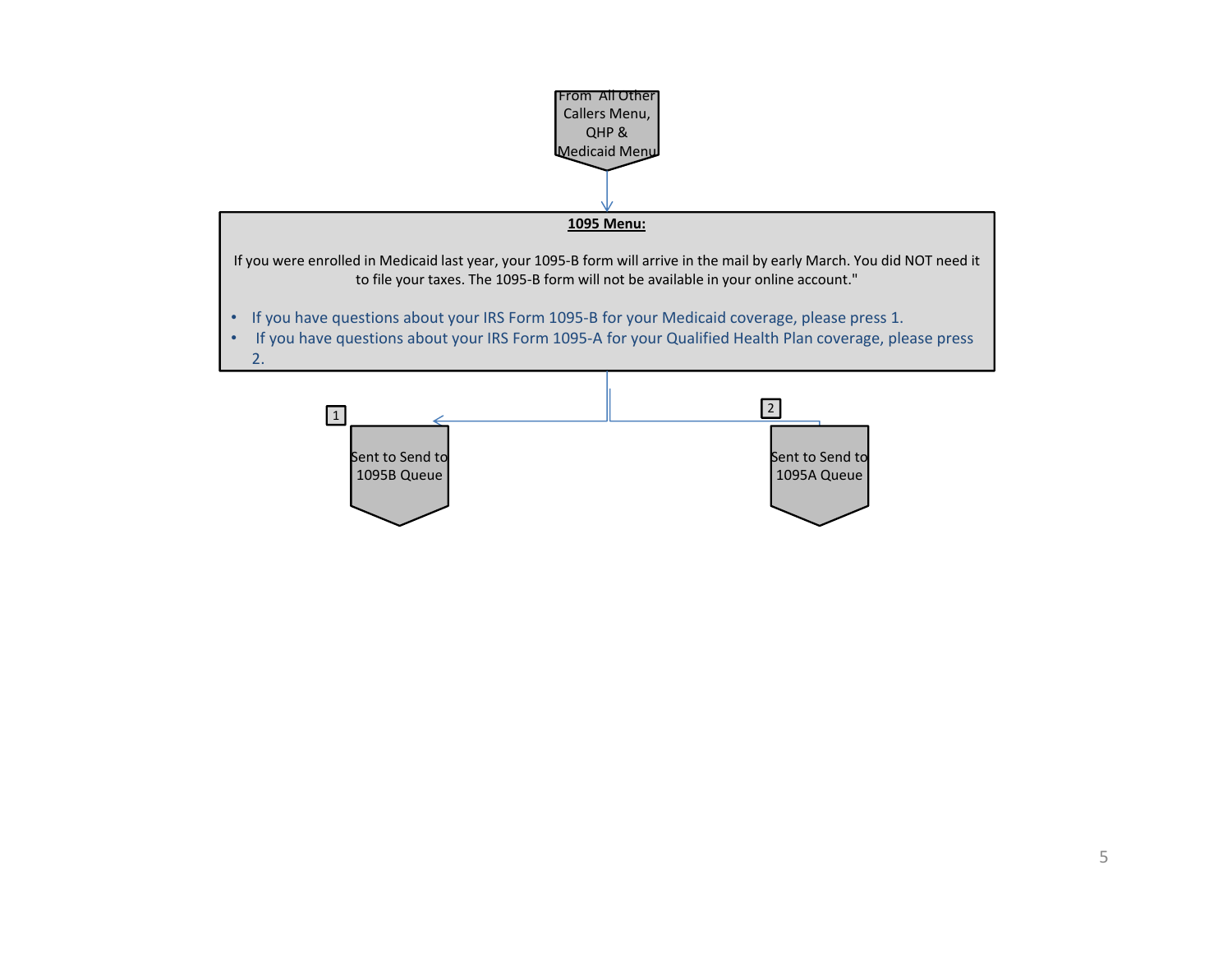

## **QHP Menu:**

- To apply for coverage, select a plan, report a change or cancel your coverage, please press 1.
- If you are enrolled and want to make your first premium payment, have billing questions or need to request an ID card, please press 2 to be connected to your Carrier.
- If you are checking on an outstanding escalation with your enrollment, please press 3.
- To get information about your IRS Form 1095‐A, please press 4.
- To repeat these options, please press 5.

1



- The easiest and fastest way to determine your eligibility and answer your questions is to visit marylandhealthconnection.gov. In order to complete your health plan enrollment today, please have the following information available: household monthly income such as pay stubs, W‐2 forms or tax returns, Social Security or immigration document numbers and dates of birth for each household member applying for coverage. If you do not have this information available now, please obtain it and call us back at a later time or complete your application at MarylandHealthConnnection.gov.
- If you have the necessary information, press 1 to continue.
- •Press \* to return to the previous menu. \*



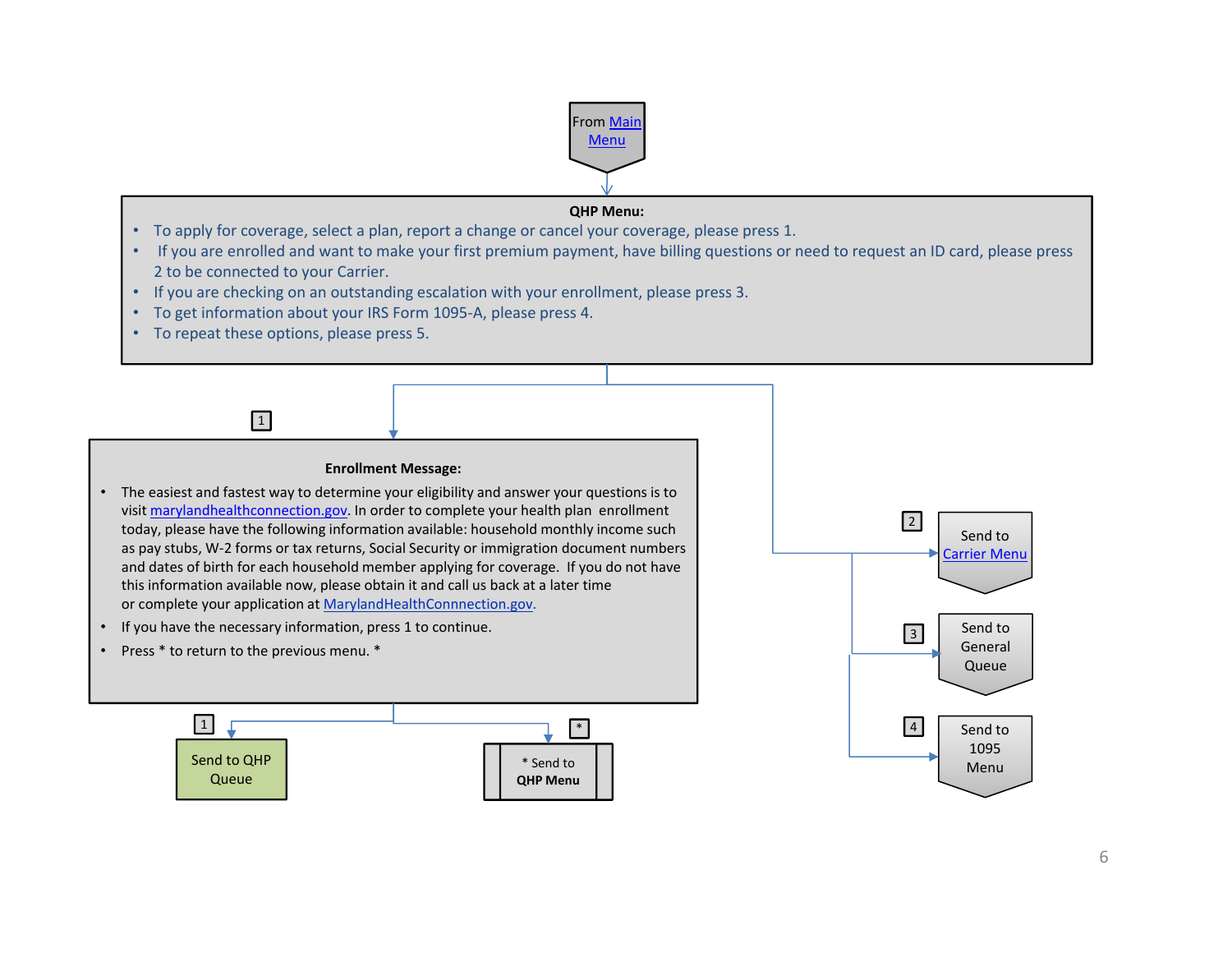

# **Carrier Menu:**

Please listen to the menu to select your carrier for connection and phone number.

- For CareFirst, please press 1. **Once you are connected to CareFirst press the start option to be connected to the billing department.**  *(You are being connected to CareFirst at 855‐444‐3121* ,
- For Kaiser Permanente, please press 2 (*You are being connected to Kaiser Permanente at 800‐777‐7902)*
- For Evergreen, please press 3 *Once you are connected to Evergreen press option 1) (You are being connected to Evergreen at 855‐ 475‐0990.*
- For Cigna, please press 4 . *Once you are connected press option 1 (You are being connected to Cigna at 877‐484‐5967.*
- For United Healthcare, please press 5 *(You are being connected to United Healthcare at 877‐855‐7435*
- To repeat these options, please press 6.